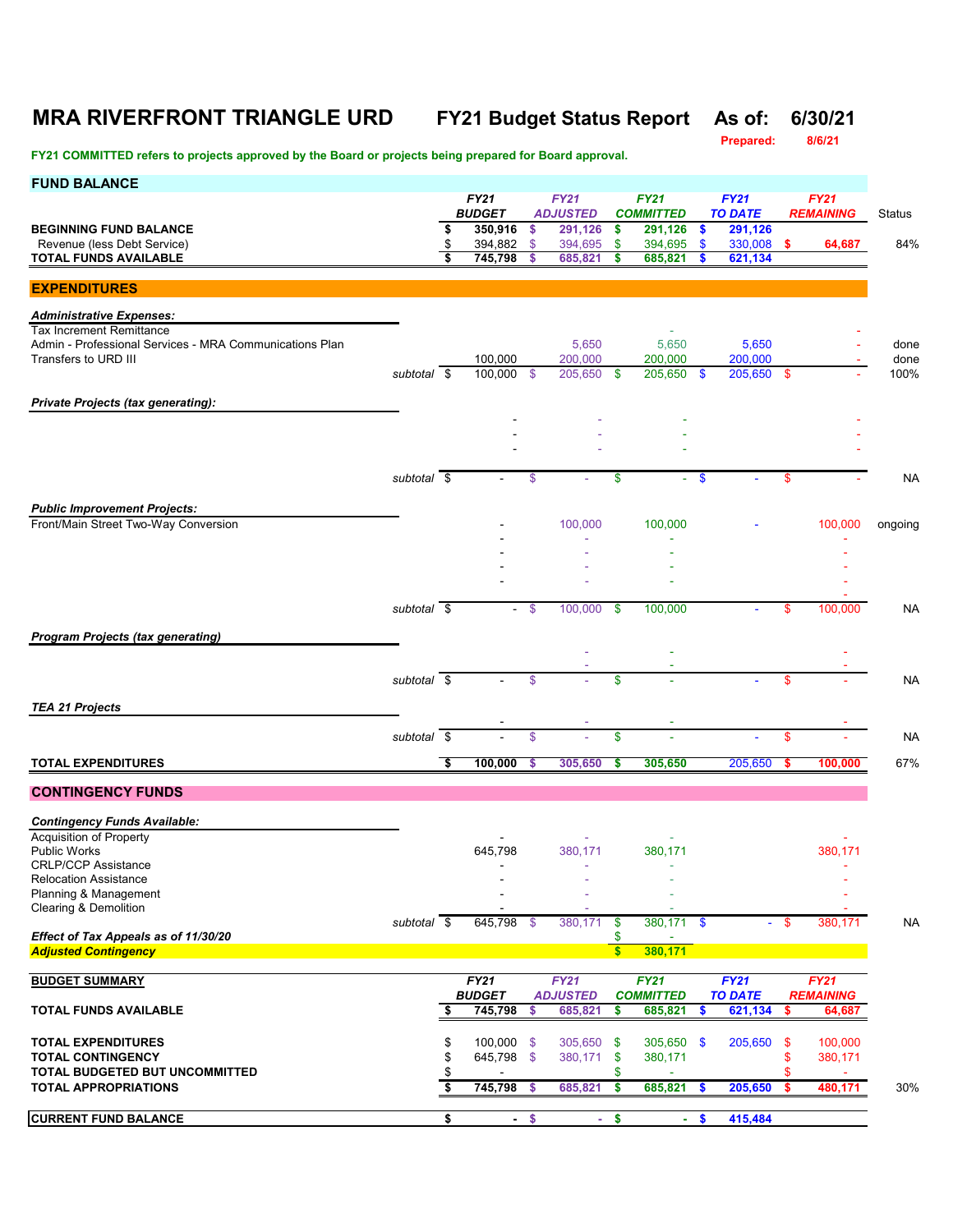## **MRA FRONT ST URD FY21 Budget Status Report As of: 6/30/21**

**Prepared: 8/6/21**

| <b>FUND BALANCE</b>                                                                                                 |             |    |                              |               |                                |              |                                 |                           |                               |      |                  |                 |
|---------------------------------------------------------------------------------------------------------------------|-------------|----|------------------------------|---------------|--------------------------------|--------------|---------------------------------|---------------------------|-------------------------------|------|------------------|-----------------|
|                                                                                                                     |             |    | <b>FY21</b><br><b>BUDGET</b> |               | <b>FY21</b><br><b>ADJUSTED</b> |              | <b>FY21</b><br><b>COMMITTED</b> |                           | <b>FY21</b><br><b>TO DATE</b> |      | <b>FY21</b>      |                 |
| <b>BEGINNING FUND BALANCE</b>                                                                                       |             |    | 447,600                      | \$            | 647,780                        | \$           | 647,780                         | \$                        | 647,780                       |      | <b>REMAINING</b> | Status          |
| Revenue (less Debt Service)                                                                                         |             | \$ | 727,887                      | \$            | 2,613,421                      | \$           | 2,613,421                       | \$                        | 2,472,826                     | -S   | 140,595          | 95%             |
| <b>TOTAL FUNDS AVAILABLE</b>                                                                                        |             | \$ | 1,175,487                    | \$            | 3,261,201                      | s            | 3,261,201                       | S                         | 3,120,606                     |      |                  |                 |
|                                                                                                                     |             |    |                              |               |                                |              |                                 |                           |                               |      |                  |                 |
| <b>EXPENDITURES</b>                                                                                                 |             |    |                              |               |                                |              |                                 |                           |                               |      |                  |                 |
| <b>Administrative Expenses:</b>                                                                                     |             |    |                              |               |                                |              |                                 |                           |                               |      |                  |                 |
| Admin - Prof Services - MRA Communications Plan                                                                     |             |    |                              |               | 5,650                          |              | 5,650                           |                           | 5,650                         |      |                  | done            |
| Transfers to URD III                                                                                                |             |    |                              |               |                                |              |                                 |                           |                               |      |                  |                 |
|                                                                                                                     | subtotal \$ |    | ÷.                           | -\$           | 5,650                          | \$           | $5,650$ \$                      |                           | $5,650$ \$                    |      |                  | 100%            |
| <b>Private Projects (tax generating):</b>                                                                           |             |    |                              |               |                                |              |                                 |                           |                               |      |                  |                 |
| AC by Marriott Hotel - 175 Pattee St - \$1,886,105 TIB                                                              |             |    |                              |               | 1,886,105                      |              | 1,886,105                       |                           | 1,886,105                     |      |                  | done            |
| AC by Marriott - Series 2021 - \$1,886,105 TIB - COI                                                                |             |    |                              |               | 18,000                         |              | 18,000                          |                           | 18,000                        |      |                  | done            |
| Levasseur Street Townhomes - 304 Levasseur St                                                                       |             |    | 6,956                        |               | 6,956                          |              | 6,956                           |                           |                               |      | 6,956            | ongoing         |
| Union Block Restoration - 127 East Main<br>Union Block Restoration - 127 East Main - Add'l Amt \$125k (FY22 & FY23) |             |    | 579,858<br>$\sim$            |               | 579,858<br>$\sim$              |              | 579,858                         |                           | 579,858                       |      |                  | done<br>ongoing |
| Wren Hotel - 201 E Main St - \$587,212 when funds available                                                         |             |    | 488,673                      |               | 587,212                        |              | 587,212                         |                           |                               |      |                  | 587,212 ongoing |
|                                                                                                                     |             |    |                              |               |                                |              |                                 |                           |                               |      |                  |                 |
|                                                                                                                     | subtotal \$ |    | 1,075,487                    | -S            | 3,078,131                      | \$           | 3,078,131                       | <b>S</b>                  | 2,483,963                     | -\$  | 594.168          | 81%             |
|                                                                                                                     |             |    |                              |               |                                |              |                                 |                           |                               |      |                  |                 |
| <b>Public Improvement Projects:</b><br>Caras Park Improvements - \$50k (when funds available)                       |             |    |                              |               |                                |              |                                 |                           |                               |      |                  | ongoing         |
| Front/Main Street Two-Way Conversion (\$100k in FY22 Budget)                                                        |             |    |                              |               |                                |              |                                 |                           |                               |      |                  | ongoing         |
| Missoula Public Library - \$500K total; \$225K remain for FY21+; up to \$75K/yr                                     |             |    | 75.000                       |               | 75,000                         |              | 75,000                          |                           | 75,000                        |      |                  | ongoing         |
| Payne/Library Block - Redevelopment Plan                                                                            |             |    | 25,000                       |               | 25,000                         |              | 25,000                          |                           | ä,                            |      | 25,000           | ongoing         |
|                                                                                                                     |             |    |                              |               |                                |              |                                 |                           |                               |      |                  |                 |
|                                                                                                                     | subtotal \$ |    | 100,000 \$                   |               | 100,000                        | -\$          | 100,000                         |                           | 75,000 \$                     |      | 25,000           | 75%             |
| <b>Program Projects (tax generating)</b>                                                                            |             |    |                              |               |                                |              |                                 |                           |                               |      |                  |                 |
|                                                                                                                     |             |    |                              |               |                                |              |                                 |                           |                               |      |                  |                 |
|                                                                                                                     |             |    |                              |               |                                |              |                                 |                           |                               |      |                  |                 |
|                                                                                                                     | subtotal \$ |    |                              | $\mathbf{s}$  |                                | \$           |                                 |                           |                               | \$   |                  | <b>NA</b>       |
| <b>MAP-21 Projects</b>                                                                                              |             |    |                              |               |                                |              |                                 |                           |                               |      |                  |                 |
|                                                                                                                     |             |    |                              |               |                                |              |                                 |                           |                               |      |                  |                 |
|                                                                                                                     | subtotal \$ |    |                              | $\mathbf{\$}$ |                                | \$           |                                 |                           |                               | \$   |                  | <b>NA</b>       |
| <b>TOTAL EXPENDITURES</b>                                                                                           |             | S, | 1,175,487                    | s             | 3,183,781                      | s            | 3,183,781                       |                           | 2,564,613                     |      | 619,168          | 81%             |
|                                                                                                                     |             |    |                              |               |                                |              |                                 |                           |                               |      |                  |                 |
| <b>CONTINGENCY FUNDS</b>                                                                                            |             |    |                              |               |                                |              |                                 |                           |                               |      |                  |                 |
|                                                                                                                     |             |    |                              |               |                                |              |                                 |                           |                               |      |                  |                 |
| <b>Contingency Funds Available:</b><br><b>Acquisition of Property</b>                                               |             |    |                              |               |                                |              |                                 |                           |                               |      |                  |                 |
| <b>Public Works</b>                                                                                                 |             |    |                              |               | 77,420                         |              | 77,420                          |                           |                               |      | 77,420           |                 |
| <b>CRLP/CCP Assistance</b>                                                                                          |             |    |                              |               | ÷,                             |              | ÷.                              |                           |                               |      |                  |                 |
| <b>Relocation Assistance</b>                                                                                        |             |    |                              |               |                                |              |                                 |                           |                               |      |                  |                 |
| Planning & Management                                                                                               |             |    |                              |               |                                |              |                                 |                           |                               |      |                  |                 |
| Clearing & Demolition                                                                                               |             |    |                              |               | 77,420                         |              | $77,420$ \$                     |                           |                               |      |                  |                 |
| Effect of Tax Appeals as of 11/30/20                                                                                | subtotal \$ |    |                              | - \$          |                                | \$<br>S.     | (48, 646)                       |                           |                               | - \$ | 77,420           |                 |
| <b>Adjusted Contingency</b>                                                                                         |             |    |                              |               |                                | $\mathbf{s}$ | 28,774                          |                           |                               |      |                  |                 |
|                                                                                                                     |             |    |                              |               |                                |              |                                 |                           |                               |      |                  |                 |
| <b>BUDGET SUMMARY</b>                                                                                               |             |    | FY21                         |               | <b>FY21</b>                    |              | <b>FY21</b>                     |                           | FY21                          |      | <b>FY21</b>      |                 |
|                                                                                                                     |             |    | <b>BUDGET</b>                |               | <b>ADJUSTED</b>                |              | <b>COMMITTED</b>                |                           | <b>TO DATE</b>                |      | <b>REMAINING</b> |                 |
| <b>TOTAL FUNDS AVAILABLE</b>                                                                                        |             | s  | 1,175,487                    | \$            | 3,261,201                      | S            | 3,261,201                       | S.                        | 3,120,606                     | s.   | 140,595          |                 |
| <b>TOTAL EXPENDITURES</b>                                                                                           |             | \$ | 1,175,487                    | -\$           | 3,183,781                      | -\$          | 3,183,781                       | $\boldsymbol{\mathsf{s}}$ | 2,564,613                     | -\$  | 619,168          |                 |
| <b>TOTAL CONTINGENCY</b>                                                                                            |             | \$ |                              | \$            | 77,420                         | \$           | 77,420                          |                           |                               | \$   | 77,420           |                 |
| TOTAL BUDGETED BUT UNCOMMITTED                                                                                      |             | \$ |                              |               |                                | \$           |                                 |                           |                               | \$   |                  |                 |
| <b>TOTAL APPROPRIATIONS</b>                                                                                         |             | s  | 1,175,487                    | \$            | 3,261,201                      | S.           | 3,261,201                       | S.                        | 2,564,613                     | s.   | 696,588          | 79%             |
|                                                                                                                     |             |    |                              |               |                                |              |                                 |                           |                               |      |                  |                 |
| <b>CURRENT FUND BALANCE</b>                                                                                         |             | \$ | $\blacksquare$               | \$            | ÷.                             | \$           | $\blacksquare$                  | S.                        | 555,993                       |      |                  |                 |
| <b>CONTINGENCY REMAINING + PROJECT SAVINGS</b>                                                                      |             |    |                              |               |                                |              |                                 |                           |                               |      | 28,774           |                 |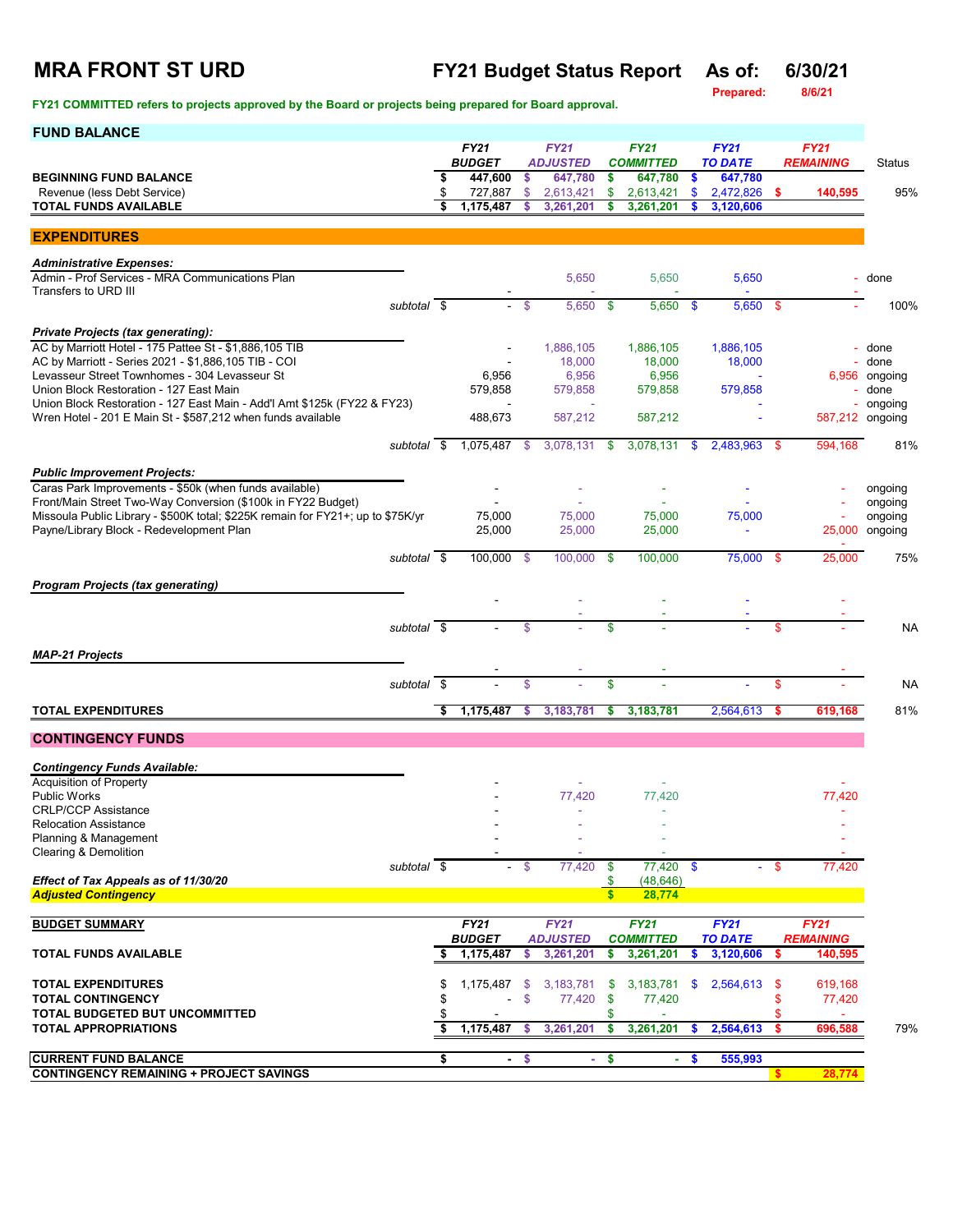| <b>MRA URD II</b>                                                                                               |                          | <b>FY21 Budget Status Report</b><br>As of:<br><b>Prepared:</b> |                              |              |                                |     |                                 |               |                               | 6/30/21<br>8/6/21 |                                 |                    |
|-----------------------------------------------------------------------------------------------------------------|--------------------------|----------------------------------------------------------------|------------------------------|--------------|--------------------------------|-----|---------------------------------|---------------|-------------------------------|-------------------|---------------------------------|--------------------|
| FY21 COMMITTED refers to projects approved by the Board or projects being prepared for Board approval.          |                          |                                                                |                              |              |                                |     |                                 |               |                               |                   |                                 |                    |
| <b>FUND BALANCE</b>                                                                                             |                          |                                                                |                              |              |                                |     |                                 |               |                               |                   |                                 |                    |
|                                                                                                                 |                          |                                                                | <b>FY21</b><br><b>BUDGET</b> |              | <b>FY21</b><br><b>ADJUSTED</b> |     | <b>FY21</b><br><b>COMMITTED</b> |               | <b>FY21</b><br><b>TO DATE</b> |                   | <b>FY21</b><br><b>REMAINING</b> | <b>Status</b>      |
| <b>BEGINNING FUND BALANCE</b>                                                                                   |                          |                                                                | 2,400,000                    | \$           | 2,218,789                      | \$  | 2,218,789                       | \$            | 2,218,789                     |                   |                                 |                    |
| Revenue (less Debt Service)                                                                                     |                          |                                                                | 2,792,894                    | \$           | 2,794,009                      | \$  | 2,794,009                       | \$            | 2,947,250                     | \$.               | (153, 241)                      | 105%               |
| <b>TOTAL FUNDS AVAILABLE</b>                                                                                    |                          |                                                                | 5,192,894                    | \$           | 5,012,798                      | \$  | 5,012,798                       | \$.           | 5,166,039                     |                   |                                 |                    |
| <b>EXPENDITURES</b>                                                                                             |                          |                                                                |                              |              |                                |     |                                 |               |                               |                   |                                 |                    |
| <b>Administrative Expenses:</b>                                                                                 |                          |                                                                |                              |              |                                |     |                                 |               |                               |                   |                                 |                    |
| Admin - Professional Services - MRA Commmunications Plan                                                        |                          |                                                                |                              |              | 11,300                         |     | 11,300                          |               | 11,300                        |                   |                                 | done               |
| Transfers to URD III                                                                                            |                          |                                                                | 150,000                      |              | 381,905                        |     | 381,905                         |               | 381,905                       |                   |                                 | done               |
|                                                                                                                 | subtotal \$              |                                                                | 150,000                      | \$           | 393,205 \$                     |     | 393,205                         | $\mathbf{\$}$ | 393,205 \$                    |                   |                                 | 100%               |
| <b>Private Projects (tax generating):</b>                                                                       |                          |                                                                |                              |              |                                |     |                                 |               |                               |                   |                                 |                    |
| 1901 Maple Street - MSJ Properties Housing                                                                      |                          |                                                                | 69,885                       |              | 69,885                         |     | 69,885                          |               |                               |                   |                                 | 69,885 ongoing     |
| Blackfoot River Outfitters - 225 N Russell Street<br>Burton Street Apartments - 525 Burton Street               |                          |                                                                | 80,582<br>123,994            |              | 80,582<br>123,994              |     | 80,582<br>123,994               |               | 75,320                        |                   | 5,263<br>123,994                | done<br>ongoing    |
| DJ&A Office Building - 2000 Maple Street                                                                        |                          |                                                                | 301,432                      |              | 301,432                        |     | 301,432                         |               | 236,129                       |                   | 65,303                          | done               |
| Ponderosa Village - 1029 West Pine Street                                                                       |                          |                                                                | 96,000                       |              | 96,000                         |     | 96,000                          |               |                               |                   | 96,000                          | ongoing            |
| Sentinel Property Medical Offices - 1900 West Broadway                                                          |                          |                                                                | 1,170,611                    |              | 1,170,611                      |     | 1,170,611                       |               |                               |                   | 1,170,611                       | ongoing            |
|                                                                                                                 |                          |                                                                |                              |              |                                |     |                                 |               |                               |                   |                                 |                    |
|                                                                                                                 | subtotal                 | $\sqrt{3}$                                                     | 1,842,504                    | $\mathbb{S}$ | 1,842,504                      | \$. | 1,842,504                       | $\mathbf{\$}$ | 311,449                       | \$                | 1,531,055                       | 17%                |
|                                                                                                                 |                          |                                                                |                              |              |                                |     |                                 |               |                               |                   |                                 |                    |
| <b>Public Improvement Projects:</b>                                                                             |                          |                                                                |                              |              |                                |     |                                 |               |                               |                   |                                 |                    |
| 500 Block of Burton Street - Improvements                                                                       |                          |                                                                |                              |              | 9,200                          |     | 9,200                           |               |                               |                   |                                 | 9,200 ongoing      |
| <b>Clark Fork Bank Stabilization</b><br>County Elections Complex - 140 North Russell                            |                          |                                                                |                              |              | 2,035                          |     | 2,035                           |               | 2,035                         |                   |                                 | done               |
| Housing Policy Implementation - \$10K/yr (FY20, FY21, FY22)                                                     |                          |                                                                | 10,000                       |              | 726,334<br>10,000              |     | 726,334<br>10,000               |               | 10,000                        |                   | 726,334                         | ongoing<br>ongoing |
| <b>Legal Services</b>                                                                                           |                          |                                                                | 10,000                       |              | 10,000                         |     |                                 |               |                               |                   | 10,000                          | set aside          |
| Missoula Food Bank & Community Center - PHC Satelite Clinic                                                     |                          |                                                                | 433,840                      |              | 433,840                        |     | 433,840                         |               | 385,322                       |                   | 48,518 done                     |                    |
| Police Facility - 101 North Catlin - FY18 Purchase/Renovations (\$250K/yr FY19-F                                |                          |                                                                | 250,000                      |              | 250,000                        |     | 250,000                         |               | 250,000                       |                   |                                 | ongoing            |
| Police Facility - 101 North Catlin - FY21 Renovations (showers, changing area, lo                               |                          |                                                                |                              |              | 233,718                        |     | 233,718                         |               |                               |                   | 233,718                         | ongoing            |
| Sidewalks - 2nd & 3rd Street - Construction<br>Sidewalks - 2nd & 3rd Street - Design, Engineering, Const. Admin |                          |                                                                | 462,202                      |              | 234,604                        |     | 234,604                         |               | 223,331                       |                   | 11,273<br>1,092                 | done<br>done       |
| Sidewalks - 2nd & 3rd Street - MRL Crossing                                                                     |                          |                                                                |                              |              | 22,926<br>5,742                |     | 22,926<br>5,742                 |               | 21,835                        |                   | 5,742                           | done               |
| Sidewalks - Inez, 1st & 2nd Streets - Construction                                                              |                          |                                                                | 450,000                      |              | 468,000                        |     | 468,000                         |               |                               |                   | 468,000                         | ongoing            |
| Sidewalks - Inez, 1st & 2nd Streets - Design, Engineering, Const. Admin                                         |                          |                                                                |                              |              | 130,082                        |     | 130,082                         |               | 100,688                       |                   | 29,394                          | ongoing            |
| Silver Park - Public Art - "Perseverance" Lighting                                                              |                          |                                                                | 7,476                        |              | 7,476                          |     | 7,476                           |               |                               |                   | 7,476                           | ongoing            |
| Sleepy Inn - 1427 West Broadway - Fence Installation                                                            |                          |                                                                |                              |              | 2,650                          |     | 2,650                           |               | 2,650                         |                   |                                 | done               |
| Trinity Apartments - Mullan Site<br>West Broadway Island - Access Gates                                         |                          |                                                                |                              |              | 53,256<br>4,300                |     | 53,256<br>4,300                 |               | 4,300                         |                   | 53,256                          | ongoing<br>done    |
| West Broadway Master Plan                                                                                       |                          |                                                                |                              |              | 65,000                         |     | 65,000                          |               | 40,000                        |                   | 25,000                          | done               |
| YWCA Expansion - 1800 S 3rd St W                                                                                |                          |                                                                | 142,404                      |              | 142,404                        |     | 142,404                         |               | 142,404                       |                   |                                 | done               |
|                                                                                                                 | subtotal \$              |                                                                | 1,765,922 \$                 |              | 2,811,567 \$                   |     | 2,801,567                       | - \$          | 1,182,565 \$                  |                   | 1,629,003                       | 42%                |
|                                                                                                                 |                          |                                                                |                              |              |                                |     |                                 |               |                               |                   |                                 |                    |
| Program (CCP/CRLP/FIP) Projects (tax generating)                                                                |                          |                                                                |                              |              |                                |     |                                 |               |                               |                   |                                 |                    |
|                                                                                                                 |                          |                                                                |                              |              |                                |     |                                 |               |                               |                   |                                 |                    |
| <b>Unidentified Program Projects</b>                                                                            |                          |                                                                |                              |              |                                |     |                                 |               |                               |                   |                                 |                    |
|                                                                                                                 | subtotal \$              |                                                                |                              | \$           |                                | \$  |                                 | \$            |                               | \$                |                                 | <b>NA</b>          |
| <b>Federally Assisted Projects</b>                                                                              |                          |                                                                |                              |              |                                |     |                                 |               |                               |                   |                                 |                    |
|                                                                                                                 | subtotal $\overline{\$}$ |                                                                |                              | \$           |                                | \$  |                                 |               |                               | \$                |                                 | <b>NA</b>          |
|                                                                                                                 |                          |                                                                |                              |              |                                |     |                                 |               |                               |                   |                                 |                    |
| <b>TOTAL EXPENDITURES</b>                                                                                       |                          |                                                                | 3,758,426                    | S.           | 5,047,276                      | S.  | 5,037,276                       | S.            | 1,887,218                     | S.                | 3,160,058                       | 37%                |
| <b>CONTINGENCY FUNDS</b>                                                                                        |                          |                                                                |                              |              |                                |     |                                 |               |                               |                   |                                 |                    |

*Contingency Funds Available:* Acquisition of Property 100,000 - - -

| <b>Public Works</b>                                                       |                  | 1,134,468     |              |                 |               |                  |     |                |   |                         |     |
|---------------------------------------------------------------------------|------------------|---------------|--------------|-----------------|---------------|------------------|-----|----------------|---|-------------------------|-----|
| <b>CRLP/CCP Assistance</b>                                                |                  |               |              |                 |               |                  |     |                |   |                         |     |
| <b>Relocation Assistance</b>                                              |                  |               |              |                 |               |                  |     |                |   |                         |     |
| Planning & Management                                                     |                  | 100,000       |              |                 |               |                  |     |                |   |                         |     |
| <b>Clearing &amp; Demolition</b>                                          |                  | 100,000       |              |                 |               |                  |     |                |   |                         |     |
|                                                                           | - \$<br>subtotal | 1,434,468     | $\mathbb{S}$ |                 |               |                  |     |                |   |                         |     |
| Effect of Tax Appeals as of 11/30/20                                      |                  |               |              |                 |               |                  |     |                |   |                         |     |
| <b>Adjusted Contingency</b>                                               |                  |               |              |                 |               | $\blacksquare$   |     |                |   |                         |     |
|                                                                           |                  |               |              |                 |               |                  |     |                |   |                         |     |
| <b>BUDGET SUMMARY</b>                                                     |                  | <b>FY21</b>   |              | <b>FY21</b>     |               | <b>FY21</b>      |     | <b>FY21</b>    |   | <b>FY21</b>             |     |
|                                                                           |                  | <b>BUDGET</b> |              | <b>ADJUSTED</b> |               | <b>COMMITTED</b> |     | <b>TO DATE</b> |   | <b>REMAINING</b>        |     |
| <b>TOTAL FUNDS AVAILABLE</b>                                              |                  | 5,192,894     |              | 5,012,798       |               | 5,012,798        |     | 5,166,039      |   | (153, 241)              |     |
|                                                                           |                  |               |              |                 |               |                  |     |                |   |                         |     |
| <b>TOTAL EXPENDITURES</b>                                                 |                  | 3,758,426     | \$.          | 5,047,276       | <sup>\$</sup> | 5,037,276        | -SS | 1,887,218      | S | 3,150,058               |     |
| <b>TOTAL CONTINGENCY</b>                                                  |                  | 1,434,468     | -S           |                 |               |                  |     |                |   |                         |     |
| TOTAL BUDGETED BUT UNCOMMITTED                                            |                  |               |              |                 |               | 10,000           |     |                |   | 10,000                  |     |
| <b>TOTAL APPROPRIATIONS</b>                                               |                  | 5,192,894     |              | 5,047,276       |               | 5,047,276        |     | 1,887,218      |   | 3,160,058               | 37% |
|                                                                           |                  |               |              |                 |               |                  |     |                |   |                         |     |
| <b>CURRENT FUND BALANCE</b>                                               |                  | ۰             | <b>S</b>     | $(34, 478)$ \$  |               | (34, 478)        |     | 3,278,821      |   | <b>Adj. Contingency</b> |     |
| Less Long Term Receivables (MWC Notes) not readily available for projects |                  |               |              |                 |               |                  |     | (388, 483)     |   | (422, 961)              |     |
| <b>ADJUSTED FUND BALANCE</b>                                              |                  |               |              |                 |               |                  |     | 2,890,338      |   |                         |     |
| <b>CONTINGENCY + PROJECT SAVINGS - MWC NOTES</b>                          |                  |               |              |                 |               |                  |     |                |   | 162,190                 |     |
|                                                                           |                  |               |              |                 |               |                  |     |                |   |                         |     |

 $\overline{\phantom{a}}$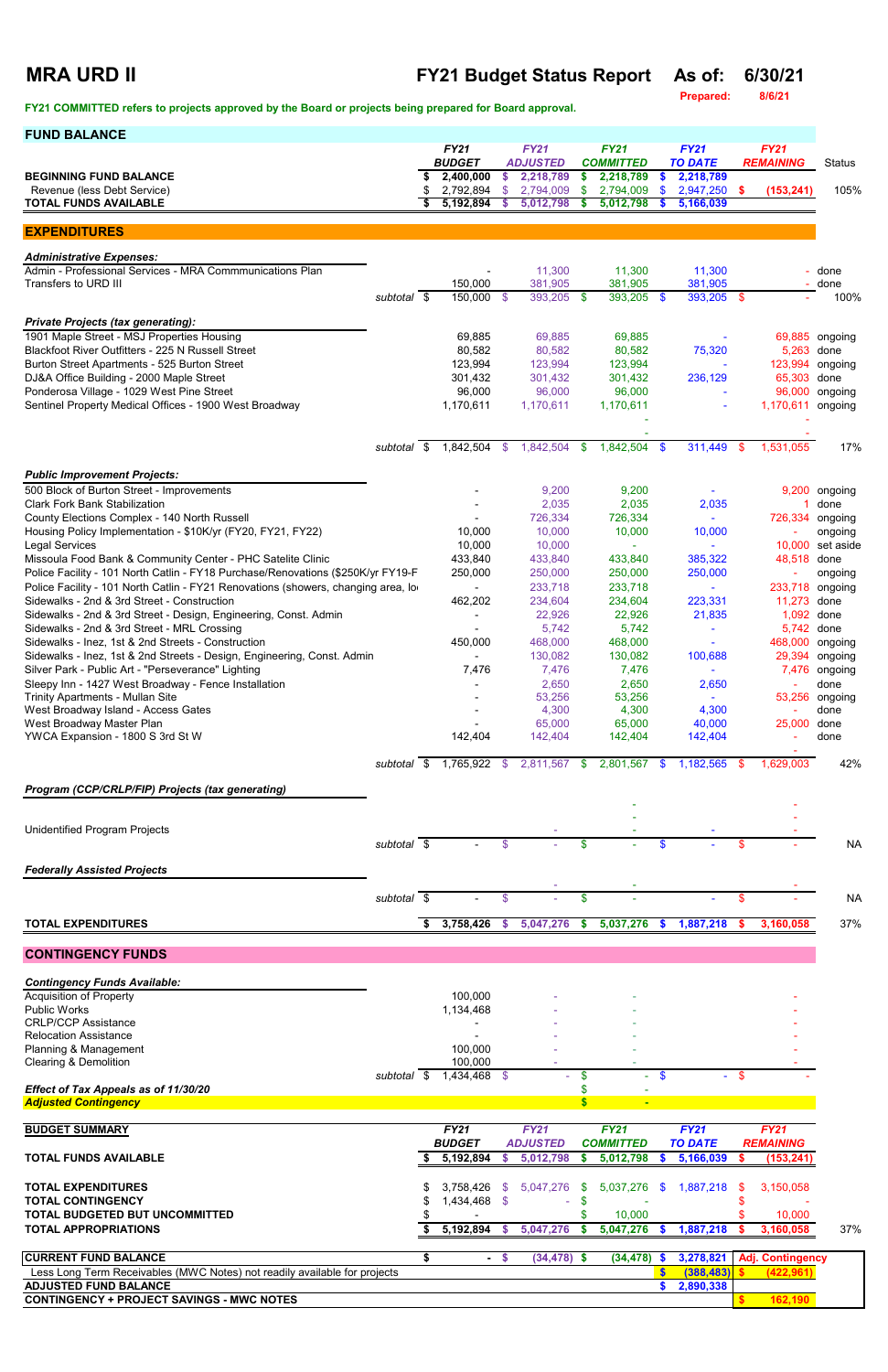# **MRA URD III FY21 Budget Status Report As of: 6/30/21 As of: 6/30/21 Prepared:** 8/9/21

**Prepared:** 

| <b>BUDGET</b><br><b>ADJUSTED</b><br><b>COMMITTED</b><br><b>TO DATE</b><br><b>REMAINING</b><br>3,054,135<br>3,724,045<br>3,724,045<br>3,724,045<br>\$<br>\$<br>\$<br>$\boldsymbol{\mathsf{s}}$<br>Revenue (less Debt Service)<br>4,259,504 \$<br>$\mathbf{\$}$<br>3,771,782 \$<br>4,508,036<br>\$<br>4,508,036<br>736,254 84%<br>\$<br>7,313,639<br>8,232,081<br>8,232,081<br>\$<br>\$<br>7,495,827<br><b>EXPENDITURES</b><br><b>Administrative Expenses:</b><br><b>Personnel Services</b><br>660,538<br>660,538<br>660,538<br>675,950<br>(15, 412)<br>9,126<br>9,126<br>9,126<br>5,342<br>3,784<br><b>Purchased Services</b><br>352,200<br>352,200<br>352,200<br>333,140<br>19,060<br>$1,021,864$ \$<br>$1,014,431$ \$<br>7,433 99%<br>$\sqrt{3}$<br>1,021,864 \$<br>1,021,864<br>subtotal<br>- \$<br>Aspen Grove Therapy & Wellness<br>104,200<br>7,095 done<br>104,200<br>104,200<br>97,105<br>13,607<br>13,607<br>226,100<br>226,100<br>38,961<br>226,100<br>187,139<br>$330,300$ \$<br>$343,907$ \$<br>$284,244$ \$<br>343,907 \$<br>59,663 83%<br>subtotal \$<br><b>Public Improvement Projects:</b><br>Brooks Street Corridor - TOD Infrastructure Study<br>60,045<br>60,045<br>18,178<br>60,045<br>50,000<br>50,000<br>Housing Policy Implementation - \$10K/yr (FY20, FY21, FY22)<br>10,000<br>10,000<br>10,000<br>10,000<br><b>Legal Services</b><br>10,000<br>10,000<br>13,474<br>13,474<br>13,474<br>13,474 ongoing<br>Missoula County Fairgrounds - 1101 South Avenue West<br>1,155,500<br>1,155,500<br>1,155,500<br>1,155,500<br>- done<br>MRA Communication Plan - final amt split among URDs<br>56,500<br>56,500<br>11,300<br>45,200 done<br>141,709<br>141,709<br>63,809 done<br>141,709<br>77,900<br>MRL Property - 1835 North Avenue - Building Deconstruction<br>24,800<br>24,800<br>24,800<br>done<br>46,500<br>46,500<br>46,500<br>- done<br>1,800<br>1,800<br>1,800<br>done<br>MRL Property - Voluntary Cleanup Plan - Environmental Assessment<br>36,000<br>17,536<br>36,000<br>256,534<br>14,964 done<br>271,498<br>271,498<br>271,498<br>Sidewalks - URD III Northern - Phase 1 - Design/Eng/Const. Admin<br>31,727<br>26,363<br>26,363<br>27,912<br>$(1,549)$ done<br>Sidewalks - URD III Northern - Phase 2 - Construction<br>510,000<br>473,145<br>473,145<br>301,886<br>56,600<br>56,600<br>46,768<br>South Reserve Pedestrian Bridge - Upgrades<br>30,150<br>30,150<br>30,150<br>done<br><b>Street Trees</b><br>6,610<br>6,610<br>6,610<br>2,210,563 \$<br>2,470,694<br>2,460,694<br>$2,026,765$ \$<br>443,929 82%<br>subtotal \$<br>- \$<br>- \$<br><b>Uncommitted Program Funds</b><br>50,000<br>50,000<br>Aspen Grove Therapy & Wellness<br>50,000<br>50,000<br>50,000<br>50,000<br>done<br>Horizon Credit Union - 1502 Dearborn Avenue<br>50,000<br>50,000<br>50,000 ongoing<br>50,000<br>50,000<br>50,000<br>50,000<br>done<br>Tremper's Kent Plaza - 1200-1210 West Kent Ave<br>150,000<br>150,000<br>150,000<br>150,000<br>done<br>250,000 \$<br>250,000<br>100,000 71%<br>subtotal \$<br>350,000 \$<br>350,000 \$<br>- \$<br>None<br>$-$ \$<br>subtotal $\overline{\$}$<br>$-$ \$<br>$\mathbf{\$}$<br>\$<br>$\sim 100$<br>$\sim$<br>3,812,727<br>611,024 85%<br>\$<br>4,186,465<br>4,176,465<br>3,575,441<br><b>TOTAL EXPENDITURES</b><br>$\mathbf{\$}$<br>$\boldsymbol{\mathsf{s}}$<br>$\mathbf{s}$<br>-S<br>Admin Year-End Set Aside<br>500,000<br>500,000<br>500,000<br>500,000<br>100,000<br>100,000<br>100,000<br>100,000<br><b>Public Works</b><br>2,700,912<br>3,245,616<br>3,245,616<br>3,245,616<br><b>MRA Programs</b><br>Planning & Management<br>100,000<br>100,000<br>100,000<br>100,000<br>100,000<br>100,000<br>100,000<br>100,000<br>3,545,616<br>subtotal \$<br>3,000,912 \$<br>3,545,616<br>$3,545,616$ \$<br>- \$<br>- \$<br>Effect of Tax Appeals as of 11/30/20<br>\$<br>(2,613)<br>3,543,003<br>S.<br>FY21<br><b>FY21</b><br><b>FY21</b><br><b>FY21</b><br><b>FY21</b><br><b>BUDGET</b><br><b>TO DATE</b><br><b>ADJUSTED</b><br><b>COMMITTED</b><br><b>REMAINING</b><br><b>TOTAL FUNDS AVAILABLE</b><br>7,313,639<br>8,232,081<br>8,232,081<br>7,495,827<br>736,254<br>s.<br>S<br>S<br>-S<br>S<br>3,812,727<br>4,186,465<br>4,176,465<br>3,575,441<br>601,024<br><b>TOTAL ADMIN SET ASIDE</b><br>500,000<br>500,000<br>500,000<br>500,000<br>3,000,912<br>3,545,616<br>3,545,616<br>3,545,616<br>10,000<br>10,000<br>7,313,639<br>8,232,081<br>8,232,081<br>4,656,640 43%<br>3,575,441<br>- 5<br>-S<br>- 56<br><b>CURRENT FUND BALANCE</b><br>3,920,386<br>\$<br>S<br>\$<br><b>Adj. Contingency</b><br>$\blacksquare$<br>$\sim$<br>$\sim$<br>Less Long Term Receivables (MWC Notes & FIP Notes) not readily available for projects<br>(195, 272)<br>3,347,732<br>\$<br>3,725,114<br>S | <b>FUND BALANCE</b>                                                                     |  |             |             |             |             |             | <b>Status</b> |
|---------------------------------------------------------------------------------------------------------------------------------------------------------------------------------------------------------------------------------------------------------------------------------------------------------------------------------------------------------------------------------------------------------------------------------------------------------------------------------------------------------------------------------------------------------------------------------------------------------------------------------------------------------------------------------------------------------------------------------------------------------------------------------------------------------------------------------------------------------------------------------------------------------------------------------------------------------------------------------------------------------------------------------------------------------------------------------------------------------------------------------------------------------------------------------------------------------------------------------------------------------------------------------------------------------------------------------------------------------------------------------------------------------------------------------------------------------------------------------------------------------------------------------------------------------------------------------------------------------------------------------------------------------------------------------------------------------------------------------------------------------------------------------------------------------------------------------------------------------------------------------------------------------------------------------------------------------------------------------------------------------------------------------------------------------------------------------------------------------------------------------------------------------------------------------------------------------------------------------------------------------------------------------------------------------------------------------------------------------------------------------------------------------------------------------------------------------------------------------------------------------------------------------------------------------------------------------------------------------------------------------------------------------------------------------------------------------------------------------------------------------------------------------------------------------------------------------------------------------------------------------------------------------------------------------------------------------------------------------------------------------------------------------------------------------------------------------------------------------------------------------------------------------------------------------------------------------------------------------------------------------------------------------------------------------------------------------------------------------------------------------------------------------------------------------------------------------------------------------------------------------------------------------------------------------------------------------------------------------------------------------------------------------------------------------------------------------------------------------------------------------------------------------------------------------------------------------------------------------------------------------------------------------------------------------------------------------------------------------------------------------------------------------------------------------------------------------------------------------------------------------------------------------------------------------------------------------------------------------------------------------------------------------------------------------------------------------------------------------------------------------------------------------------------------------------------------------------------------------------------------------------------------------------------------------------------------------------------------------------------------------------------------------------------------------------------------------------------------------------------------|-----------------------------------------------------------------------------------------|--|-------------|-------------|-------------|-------------|-------------|---------------|
|                                                                                                                                                                                                                                                                                                                                                                                                                                                                                                                                                                                                                                                                                                                                                                                                                                                                                                                                                                                                                                                                                                                                                                                                                                                                                                                                                                                                                                                                                                                                                                                                                                                                                                                                                                                                                                                                                                                                                                                                                                                                                                                                                                                                                                                                                                                                                                                                                                                                                                                                                                                                                                                                                                                                                                                                                                                                                                                                                                                                                                                                                                                                                                                                                                                                                                                                                                                                                                                                                                                                                                                                                                                                                                                                                                                                                                                                                                                                                                                                                                                                                                                                                                                                                                                                                                                                                                                                                                                                                                                                                                                                                                                                                                                                                   |                                                                                         |  | <b>FY21</b> | <b>FY21</b> | <b>FY21</b> | <b>FY21</b> | <b>FY21</b> | %             |
| ongoing<br>ongoing                                                                                                                                                                                                                                                                                                                                                                                                                                                                                                                                                                                                                                                                                                                                                                                                                                                                                                                                                                                                                                                                                                                                                                                                                                                                                                                                                                                                                                                                                                                                                                                                                                                                                                                                                                                                                                                                                                                                                                                                                                                                                                                                                                                                                                                                                                                                                                                                                                                                                                                                                                                                                                                                                                                                                                                                                                                                                                                                                                                                                                                                                                                                                                                                                                                                                                                                                                                                                                                                                                                                                                                                                                                                                                                                                                                                                                                                                                                                                                                                                                                                                                                                                                                                                                                                                                                                                                                                                                                                                                                                                                                                                                                                                                                                | <b>BEGINNING FUND BALANCE</b>                                                           |  |             |             |             |             |             |               |
| 13,607 ongoing<br>41,867 ongoing<br>50,000 ongoing<br>10,000 set aside<br>18,464 ongoing<br>171,259 ongoing<br>9,832 ongoing<br>6,610 ongoing<br>50,000 ongoing                                                                                                                                                                                                                                                                                                                                                                                                                                                                                                                                                                                                                                                                                                                                                                                                                                                                                                                                                                                                                                                                                                                                                                                                                                                                                                                                                                                                                                                                                                                                                                                                                                                                                                                                                                                                                                                                                                                                                                                                                                                                                                                                                                                                                                                                                                                                                                                                                                                                                                                                                                                                                                                                                                                                                                                                                                                                                                                                                                                                                                                                                                                                                                                                                                                                                                                                                                                                                                                                                                                                                                                                                                                                                                                                                                                                                                                                                                                                                                                                                                                                                                                                                                                                                                                                                                                                                                                                                                                                                                                                                                                   | <b>TOTAL FUNDS AVAILABLE</b>                                                            |  |             |             |             |             |             |               |
|                                                                                                                                                                                                                                                                                                                                                                                                                                                                                                                                                                                                                                                                                                                                                                                                                                                                                                                                                                                                                                                                                                                                                                                                                                                                                                                                                                                                                                                                                                                                                                                                                                                                                                                                                                                                                                                                                                                                                                                                                                                                                                                                                                                                                                                                                                                                                                                                                                                                                                                                                                                                                                                                                                                                                                                                                                                                                                                                                                                                                                                                                                                                                                                                                                                                                                                                                                                                                                                                                                                                                                                                                                                                                                                                                                                                                                                                                                                                                                                                                                                                                                                                                                                                                                                                                                                                                                                                                                                                                                                                                                                                                                                                                                                                                   |                                                                                         |  |             |             |             |             |             |               |
|                                                                                                                                                                                                                                                                                                                                                                                                                                                                                                                                                                                                                                                                                                                                                                                                                                                                                                                                                                                                                                                                                                                                                                                                                                                                                                                                                                                                                                                                                                                                                                                                                                                                                                                                                                                                                                                                                                                                                                                                                                                                                                                                                                                                                                                                                                                                                                                                                                                                                                                                                                                                                                                                                                                                                                                                                                                                                                                                                                                                                                                                                                                                                                                                                                                                                                                                                                                                                                                                                                                                                                                                                                                                                                                                                                                                                                                                                                                                                                                                                                                                                                                                                                                                                                                                                                                                                                                                                                                                                                                                                                                                                                                                                                                                                   |                                                                                         |  |             |             |             |             |             |               |
|                                                                                                                                                                                                                                                                                                                                                                                                                                                                                                                                                                                                                                                                                                                                                                                                                                                                                                                                                                                                                                                                                                                                                                                                                                                                                                                                                                                                                                                                                                                                                                                                                                                                                                                                                                                                                                                                                                                                                                                                                                                                                                                                                                                                                                                                                                                                                                                                                                                                                                                                                                                                                                                                                                                                                                                                                                                                                                                                                                                                                                                                                                                                                                                                                                                                                                                                                                                                                                                                                                                                                                                                                                                                                                                                                                                                                                                                                                                                                                                                                                                                                                                                                                                                                                                                                                                                                                                                                                                                                                                                                                                                                                                                                                                                                   |                                                                                         |  |             |             |             |             |             |               |
|                                                                                                                                                                                                                                                                                                                                                                                                                                                                                                                                                                                                                                                                                                                                                                                                                                                                                                                                                                                                                                                                                                                                                                                                                                                                                                                                                                                                                                                                                                                                                                                                                                                                                                                                                                                                                                                                                                                                                                                                                                                                                                                                                                                                                                                                                                                                                                                                                                                                                                                                                                                                                                                                                                                                                                                                                                                                                                                                                                                                                                                                                                                                                                                                                                                                                                                                                                                                                                                                                                                                                                                                                                                                                                                                                                                                                                                                                                                                                                                                                                                                                                                                                                                                                                                                                                                                                                                                                                                                                                                                                                                                                                                                                                                                                   | Supplies                                                                                |  |             |             |             |             |             |               |
|                                                                                                                                                                                                                                                                                                                                                                                                                                                                                                                                                                                                                                                                                                                                                                                                                                                                                                                                                                                                                                                                                                                                                                                                                                                                                                                                                                                                                                                                                                                                                                                                                                                                                                                                                                                                                                                                                                                                                                                                                                                                                                                                                                                                                                                                                                                                                                                                                                                                                                                                                                                                                                                                                                                                                                                                                                                                                                                                                                                                                                                                                                                                                                                                                                                                                                                                                                                                                                                                                                                                                                                                                                                                                                                                                                                                                                                                                                                                                                                                                                                                                                                                                                                                                                                                                                                                                                                                                                                                                                                                                                                                                                                                                                                                                   | <b>Grants &amp; Contributions</b>                                                       |  |             |             |             |             |             |               |
|                                                                                                                                                                                                                                                                                                                                                                                                                                                                                                                                                                                                                                                                                                                                                                                                                                                                                                                                                                                                                                                                                                                                                                                                                                                                                                                                                                                                                                                                                                                                                                                                                                                                                                                                                                                                                                                                                                                                                                                                                                                                                                                                                                                                                                                                                                                                                                                                                                                                                                                                                                                                                                                                                                                                                                                                                                                                                                                                                                                                                                                                                                                                                                                                                                                                                                                                                                                                                                                                                                                                                                                                                                                                                                                                                                                                                                                                                                                                                                                                                                                                                                                                                                                                                                                                                                                                                                                                                                                                                                                                                                                                                                                                                                                                                   | <b>Capital Outlay</b>                                                                   |  |             |             |             |             |             |               |
|                                                                                                                                                                                                                                                                                                                                                                                                                                                                                                                                                                                                                                                                                                                                                                                                                                                                                                                                                                                                                                                                                                                                                                                                                                                                                                                                                                                                                                                                                                                                                                                                                                                                                                                                                                                                                                                                                                                                                                                                                                                                                                                                                                                                                                                                                                                                                                                                                                                                                                                                                                                                                                                                                                                                                                                                                                                                                                                                                                                                                                                                                                                                                                                                                                                                                                                                                                                                                                                                                                                                                                                                                                                                                                                                                                                                                                                                                                                                                                                                                                                                                                                                                                                                                                                                                                                                                                                                                                                                                                                                                                                                                                                                                                                                                   |                                                                                         |  |             |             |             |             |             |               |
|                                                                                                                                                                                                                                                                                                                                                                                                                                                                                                                                                                                                                                                                                                                                                                                                                                                                                                                                                                                                                                                                                                                                                                                                                                                                                                                                                                                                                                                                                                                                                                                                                                                                                                                                                                                                                                                                                                                                                                                                                                                                                                                                                                                                                                                                                                                                                                                                                                                                                                                                                                                                                                                                                                                                                                                                                                                                                                                                                                                                                                                                                                                                                                                                                                                                                                                                                                                                                                                                                                                                                                                                                                                                                                                                                                                                                                                                                                                                                                                                                                                                                                                                                                                                                                                                                                                                                                                                                                                                                                                                                                                                                                                                                                                                                   | <b>Private Projects (tax generating):</b>                                               |  |             |             |             |             |             |               |
|                                                                                                                                                                                                                                                                                                                                                                                                                                                                                                                                                                                                                                                                                                                                                                                                                                                                                                                                                                                                                                                                                                                                                                                                                                                                                                                                                                                                                                                                                                                                                                                                                                                                                                                                                                                                                                                                                                                                                                                                                                                                                                                                                                                                                                                                                                                                                                                                                                                                                                                                                                                                                                                                                                                                                                                                                                                                                                                                                                                                                                                                                                                                                                                                                                                                                                                                                                                                                                                                                                                                                                                                                                                                                                                                                                                                                                                                                                                                                                                                                                                                                                                                                                                                                                                                                                                                                                                                                                                                                                                                                                                                                                                                                                                                                   | Horizon Credit Union - 1502 Dearborn Avenue                                             |  |             |             |             |             |             |               |
|                                                                                                                                                                                                                                                                                                                                                                                                                                                                                                                                                                                                                                                                                                                                                                                                                                                                                                                                                                                                                                                                                                                                                                                                                                                                                                                                                                                                                                                                                                                                                                                                                                                                                                                                                                                                                                                                                                                                                                                                                                                                                                                                                                                                                                                                                                                                                                                                                                                                                                                                                                                                                                                                                                                                                                                                                                                                                                                                                                                                                                                                                                                                                                                                                                                                                                                                                                                                                                                                                                                                                                                                                                                                                                                                                                                                                                                                                                                                                                                                                                                                                                                                                                                                                                                                                                                                                                                                                                                                                                                                                                                                                                                                                                                                                   | Tremper's Kent Plaza - 1200-1210 West Kent Ave                                          |  |             |             |             |             |             |               |
|                                                                                                                                                                                                                                                                                                                                                                                                                                                                                                                                                                                                                                                                                                                                                                                                                                                                                                                                                                                                                                                                                                                                                                                                                                                                                                                                                                                                                                                                                                                                                                                                                                                                                                                                                                                                                                                                                                                                                                                                                                                                                                                                                                                                                                                                                                                                                                                                                                                                                                                                                                                                                                                                                                                                                                                                                                                                                                                                                                                                                                                                                                                                                                                                                                                                                                                                                                                                                                                                                                                                                                                                                                                                                                                                                                                                                                                                                                                                                                                                                                                                                                                                                                                                                                                                                                                                                                                                                                                                                                                                                                                                                                                                                                                                                   |                                                                                         |  |             |             |             |             |             |               |
|                                                                                                                                                                                                                                                                                                                                                                                                                                                                                                                                                                                                                                                                                                                                                                                                                                                                                                                                                                                                                                                                                                                                                                                                                                                                                                                                                                                                                                                                                                                                                                                                                                                                                                                                                                                                                                                                                                                                                                                                                                                                                                                                                                                                                                                                                                                                                                                                                                                                                                                                                                                                                                                                                                                                                                                                                                                                                                                                                                                                                                                                                                                                                                                                                                                                                                                                                                                                                                                                                                                                                                                                                                                                                                                                                                                                                                                                                                                                                                                                                                                                                                                                                                                                                                                                                                                                                                                                                                                                                                                                                                                                                                                                                                                                                   |                                                                                         |  |             |             |             |             |             |               |
|                                                                                                                                                                                                                                                                                                                                                                                                                                                                                                                                                                                                                                                                                                                                                                                                                                                                                                                                                                                                                                                                                                                                                                                                                                                                                                                                                                                                                                                                                                                                                                                                                                                                                                                                                                                                                                                                                                                                                                                                                                                                                                                                                                                                                                                                                                                                                                                                                                                                                                                                                                                                                                                                                                                                                                                                                                                                                                                                                                                                                                                                                                                                                                                                                                                                                                                                                                                                                                                                                                                                                                                                                                                                                                                                                                                                                                                                                                                                                                                                                                                                                                                                                                                                                                                                                                                                                                                                                                                                                                                                                                                                                                                                                                                                                   |                                                                                         |  |             |             |             |             |             |               |
|                                                                                                                                                                                                                                                                                                                                                                                                                                                                                                                                                                                                                                                                                                                                                                                                                                                                                                                                                                                                                                                                                                                                                                                                                                                                                                                                                                                                                                                                                                                                                                                                                                                                                                                                                                                                                                                                                                                                                                                                                                                                                                                                                                                                                                                                                                                                                                                                                                                                                                                                                                                                                                                                                                                                                                                                                                                                                                                                                                                                                                                                                                                                                                                                                                                                                                                                                                                                                                                                                                                                                                                                                                                                                                                                                                                                                                                                                                                                                                                                                                                                                                                                                                                                                                                                                                                                                                                                                                                                                                                                                                                                                                                                                                                                                   | Brooks Street Corridor - TOD/BRT - USDOT RAISE Planning Grant                           |  |             |             |             |             |             |               |
|                                                                                                                                                                                                                                                                                                                                                                                                                                                                                                                                                                                                                                                                                                                                                                                                                                                                                                                                                                                                                                                                                                                                                                                                                                                                                                                                                                                                                                                                                                                                                                                                                                                                                                                                                                                                                                                                                                                                                                                                                                                                                                                                                                                                                                                                                                                                                                                                                                                                                                                                                                                                                                                                                                                                                                                                                                                                                                                                                                                                                                                                                                                                                                                                                                                                                                                                                                                                                                                                                                                                                                                                                                                                                                                                                                                                                                                                                                                                                                                                                                                                                                                                                                                                                                                                                                                                                                                                                                                                                                                                                                                                                                                                                                                                                   |                                                                                         |  |             |             |             |             |             |               |
|                                                                                                                                                                                                                                                                                                                                                                                                                                                                                                                                                                                                                                                                                                                                                                                                                                                                                                                                                                                                                                                                                                                                                                                                                                                                                                                                                                                                                                                                                                                                                                                                                                                                                                                                                                                                                                                                                                                                                                                                                                                                                                                                                                                                                                                                                                                                                                                                                                                                                                                                                                                                                                                                                                                                                                                                                                                                                                                                                                                                                                                                                                                                                                                                                                                                                                                                                                                                                                                                                                                                                                                                                                                                                                                                                                                                                                                                                                                                                                                                                                                                                                                                                                                                                                                                                                                                                                                                                                                                                                                                                                                                                                                                                                                                                   | Mary Avenue West - Bond - Street Trees                                                  |  |             |             |             |             |             |               |
|                                                                                                                                                                                                                                                                                                                                                                                                                                                                                                                                                                                                                                                                                                                                                                                                                                                                                                                                                                                                                                                                                                                                                                                                                                                                                                                                                                                                                                                                                                                                                                                                                                                                                                                                                                                                                                                                                                                                                                                                                                                                                                                                                                                                                                                                                                                                                                                                                                                                                                                                                                                                                                                                                                                                                                                                                                                                                                                                                                                                                                                                                                                                                                                                                                                                                                                                                                                                                                                                                                                                                                                                                                                                                                                                                                                                                                                                                                                                                                                                                                                                                                                                                                                                                                                                                                                                                                                                                                                                                                                                                                                                                                                                                                                                                   |                                                                                         |  |             |             |             |             |             |               |
|                                                                                                                                                                                                                                                                                                                                                                                                                                                                                                                                                                                                                                                                                                                                                                                                                                                                                                                                                                                                                                                                                                                                                                                                                                                                                                                                                                                                                                                                                                                                                                                                                                                                                                                                                                                                                                                                                                                                                                                                                                                                                                                                                                                                                                                                                                                                                                                                                                                                                                                                                                                                                                                                                                                                                                                                                                                                                                                                                                                                                                                                                                                                                                                                                                                                                                                                                                                                                                                                                                                                                                                                                                                                                                                                                                                                                                                                                                                                                                                                                                                                                                                                                                                                                                                                                                                                                                                                                                                                                                                                                                                                                                                                                                                                                   | MRL Bond - Remaining to Transfer to DS                                                  |  |             |             |             |             |             |               |
|                                                                                                                                                                                                                                                                                                                                                                                                                                                                                                                                                                                                                                                                                                                                                                                                                                                                                                                                                                                                                                                                                                                                                                                                                                                                                                                                                                                                                                                                                                                                                                                                                                                                                                                                                                                                                                                                                                                                                                                                                                                                                                                                                                                                                                                                                                                                                                                                                                                                                                                                                                                                                                                                                                                                                                                                                                                                                                                                                                                                                                                                                                                                                                                                                                                                                                                                                                                                                                                                                                                                                                                                                                                                                                                                                                                                                                                                                                                                                                                                                                                                                                                                                                                                                                                                                                                                                                                                                                                                                                                                                                                                                                                                                                                                                   | MRL Property - 1919 North Avenue (SHEC) - Building Acquisition                          |  |             |             |             |             |             |               |
|                                                                                                                                                                                                                                                                                                                                                                                                                                                                                                                                                                                                                                                                                                                                                                                                                                                                                                                                                                                                                                                                                                                                                                                                                                                                                                                                                                                                                                                                                                                                                                                                                                                                                                                                                                                                                                                                                                                                                                                                                                                                                                                                                                                                                                                                                                                                                                                                                                                                                                                                                                                                                                                                                                                                                                                                                                                                                                                                                                                                                                                                                                                                                                                                                                                                                                                                                                                                                                                                                                                                                                                                                                                                                                                                                                                                                                                                                                                                                                                                                                                                                                                                                                                                                                                                                                                                                                                                                                                                                                                                                                                                                                                                                                                                                   | MRL Property - Temporary Fence                                                          |  |             |             |             |             |             |               |
|                                                                                                                                                                                                                                                                                                                                                                                                                                                                                                                                                                                                                                                                                                                                                                                                                                                                                                                                                                                                                                                                                                                                                                                                                                                                                                                                                                                                                                                                                                                                                                                                                                                                                                                                                                                                                                                                                                                                                                                                                                                                                                                                                                                                                                                                                                                                                                                                                                                                                                                                                                                                                                                                                                                                                                                                                                                                                                                                                                                                                                                                                                                                                                                                                                                                                                                                                                                                                                                                                                                                                                                                                                                                                                                                                                                                                                                                                                                                                                                                                                                                                                                                                                                                                                                                                                                                                                                                                                                                                                                                                                                                                                                                                                                                                   | Sidewalks - URD III Northern - Phase 1 - Construction                                   |  |             |             |             |             |             |               |
|                                                                                                                                                                                                                                                                                                                                                                                                                                                                                                                                                                                                                                                                                                                                                                                                                                                                                                                                                                                                                                                                                                                                                                                                                                                                                                                                                                                                                                                                                                                                                                                                                                                                                                                                                                                                                                                                                                                                                                                                                                                                                                                                                                                                                                                                                                                                                                                                                                                                                                                                                                                                                                                                                                                                                                                                                                                                                                                                                                                                                                                                                                                                                                                                                                                                                                                                                                                                                                                                                                                                                                                                                                                                                                                                                                                                                                                                                                                                                                                                                                                                                                                                                                                                                                                                                                                                                                                                                                                                                                                                                                                                                                                                                                                                                   |                                                                                         |  |             |             |             |             |             |               |
|                                                                                                                                                                                                                                                                                                                                                                                                                                                                                                                                                                                                                                                                                                                                                                                                                                                                                                                                                                                                                                                                                                                                                                                                                                                                                                                                                                                                                                                                                                                                                                                                                                                                                                                                                                                                                                                                                                                                                                                                                                                                                                                                                                                                                                                                                                                                                                                                                                                                                                                                                                                                                                                                                                                                                                                                                                                                                                                                                                                                                                                                                                                                                                                                                                                                                                                                                                                                                                                                                                                                                                                                                                                                                                                                                                                                                                                                                                                                                                                                                                                                                                                                                                                                                                                                                                                                                                                                                                                                                                                                                                                                                                                                                                                                                   | Sidewalks - URD III Northern - Phase 2 - Design/Eng/Const. Admin                        |  |             |             |             |             |             |               |
|                                                                                                                                                                                                                                                                                                                                                                                                                                                                                                                                                                                                                                                                                                                                                                                                                                                                                                                                                                                                                                                                                                                                                                                                                                                                                                                                                                                                                                                                                                                                                                                                                                                                                                                                                                                                                                                                                                                                                                                                                                                                                                                                                                                                                                                                                                                                                                                                                                                                                                                                                                                                                                                                                                                                                                                                                                                                                                                                                                                                                                                                                                                                                                                                                                                                                                                                                                                                                                                                                                                                                                                                                                                                                                                                                                                                                                                                                                                                                                                                                                                                                                                                                                                                                                                                                                                                                                                                                                                                                                                                                                                                                                                                                                                                                   |                                                                                         |  |             |             |             |             |             |               |
|                                                                                                                                                                                                                                                                                                                                                                                                                                                                                                                                                                                                                                                                                                                                                                                                                                                                                                                                                                                                                                                                                                                                                                                                                                                                                                                                                                                                                                                                                                                                                                                                                                                                                                                                                                                                                                                                                                                                                                                                                                                                                                                                                                                                                                                                                                                                                                                                                                                                                                                                                                                                                                                                                                                                                                                                                                                                                                                                                                                                                                                                                                                                                                                                                                                                                                                                                                                                                                                                                                                                                                                                                                                                                                                                                                                                                                                                                                                                                                                                                                                                                                                                                                                                                                                                                                                                                                                                                                                                                                                                                                                                                                                                                                                                                   |                                                                                         |  |             |             |             |             |             |               |
|                                                                                                                                                                                                                                                                                                                                                                                                                                                                                                                                                                                                                                                                                                                                                                                                                                                                                                                                                                                                                                                                                                                                                                                                                                                                                                                                                                                                                                                                                                                                                                                                                                                                                                                                                                                                                                                                                                                                                                                                                                                                                                                                                                                                                                                                                                                                                                                                                                                                                                                                                                                                                                                                                                                                                                                                                                                                                                                                                                                                                                                                                                                                                                                                                                                                                                                                                                                                                                                                                                                                                                                                                                                                                                                                                                                                                                                                                                                                                                                                                                                                                                                                                                                                                                                                                                                                                                                                                                                                                                                                                                                                                                                                                                                                                   |                                                                                         |  |             |             |             |             |             |               |
|                                                                                                                                                                                                                                                                                                                                                                                                                                                                                                                                                                                                                                                                                                                                                                                                                                                                                                                                                                                                                                                                                                                                                                                                                                                                                                                                                                                                                                                                                                                                                                                                                                                                                                                                                                                                                                                                                                                                                                                                                                                                                                                                                                                                                                                                                                                                                                                                                                                                                                                                                                                                                                                                                                                                                                                                                                                                                                                                                                                                                                                                                                                                                                                                                                                                                                                                                                                                                                                                                                                                                                                                                                                                                                                                                                                                                                                                                                                                                                                                                                                                                                                                                                                                                                                                                                                                                                                                                                                                                                                                                                                                                                                                                                                                                   | <b>Façade Improvement Program Projects (tax generating)</b>                             |  |             |             |             |             |             |               |
|                                                                                                                                                                                                                                                                                                                                                                                                                                                                                                                                                                                                                                                                                                                                                                                                                                                                                                                                                                                                                                                                                                                                                                                                                                                                                                                                                                                                                                                                                                                                                                                                                                                                                                                                                                                                                                                                                                                                                                                                                                                                                                                                                                                                                                                                                                                                                                                                                                                                                                                                                                                                                                                                                                                                                                                                                                                                                                                                                                                                                                                                                                                                                                                                                                                                                                                                                                                                                                                                                                                                                                                                                                                                                                                                                                                                                                                                                                                                                                                                                                                                                                                                                                                                                                                                                                                                                                                                                                                                                                                                                                                                                                                                                                                                                   | 3100 Brooks Street - Align Properties LLC                                               |  |             |             |             |             |             |               |
|                                                                                                                                                                                                                                                                                                                                                                                                                                                                                                                                                                                                                                                                                                                                                                                                                                                                                                                                                                                                                                                                                                                                                                                                                                                                                                                                                                                                                                                                                                                                                                                                                                                                                                                                                                                                                                                                                                                                                                                                                                                                                                                                                                                                                                                                                                                                                                                                                                                                                                                                                                                                                                                                                                                                                                                                                                                                                                                                                                                                                                                                                                                                                                                                                                                                                                                                                                                                                                                                                                                                                                                                                                                                                                                                                                                                                                                                                                                                                                                                                                                                                                                                                                                                                                                                                                                                                                                                                                                                                                                                                                                                                                                                                                                                                   |                                                                                         |  |             |             |             |             |             |               |
|                                                                                                                                                                                                                                                                                                                                                                                                                                                                                                                                                                                                                                                                                                                                                                                                                                                                                                                                                                                                                                                                                                                                                                                                                                                                                                                                                                                                                                                                                                                                                                                                                                                                                                                                                                                                                                                                                                                                                                                                                                                                                                                                                                                                                                                                                                                                                                                                                                                                                                                                                                                                                                                                                                                                                                                                                                                                                                                                                                                                                                                                                                                                                                                                                                                                                                                                                                                                                                                                                                                                                                                                                                                                                                                                                                                                                                                                                                                                                                                                                                                                                                                                                                                                                                                                                                                                                                                                                                                                                                                                                                                                                                                                                                                                                   | The Dram Shop Central - 2700 Paxson Street                                              |  |             |             |             |             |             |               |
|                                                                                                                                                                                                                                                                                                                                                                                                                                                                                                                                                                                                                                                                                                                                                                                                                                                                                                                                                                                                                                                                                                                                                                                                                                                                                                                                                                                                                                                                                                                                                                                                                                                                                                                                                                                                                                                                                                                                                                                                                                                                                                                                                                                                                                                                                                                                                                                                                                                                                                                                                                                                                                                                                                                                                                                                                                                                                                                                                                                                                                                                                                                                                                                                                                                                                                                                                                                                                                                                                                                                                                                                                                                                                                                                                                                                                                                                                                                                                                                                                                                                                                                                                                                                                                                                                                                                                                                                                                                                                                                                                                                                                                                                                                                                                   |                                                                                         |  |             |             |             |             |             |               |
|                                                                                                                                                                                                                                                                                                                                                                                                                                                                                                                                                                                                                                                                                                                                                                                                                                                                                                                                                                                                                                                                                                                                                                                                                                                                                                                                                                                                                                                                                                                                                                                                                                                                                                                                                                                                                                                                                                                                                                                                                                                                                                                                                                                                                                                                                                                                                                                                                                                                                                                                                                                                                                                                                                                                                                                                                                                                                                                                                                                                                                                                                                                                                                                                                                                                                                                                                                                                                                                                                                                                                                                                                                                                                                                                                                                                                                                                                                                                                                                                                                                                                                                                                                                                                                                                                                                                                                                                                                                                                                                                                                                                                                                                                                                                                   |                                                                                         |  |             |             |             |             |             |               |
|                                                                                                                                                                                                                                                                                                                                                                                                                                                                                                                                                                                                                                                                                                                                                                                                                                                                                                                                                                                                                                                                                                                                                                                                                                                                                                                                                                                                                                                                                                                                                                                                                                                                                                                                                                                                                                                                                                                                                                                                                                                                                                                                                                                                                                                                                                                                                                                                                                                                                                                                                                                                                                                                                                                                                                                                                                                                                                                                                                                                                                                                                                                                                                                                                                                                                                                                                                                                                                                                                                                                                                                                                                                                                                                                                                                                                                                                                                                                                                                                                                                                                                                                                                                                                                                                                                                                                                                                                                                                                                                                                                                                                                                                                                                                                   | <b>Federally Assisted Projects</b>                                                      |  |             |             |             |             |             |               |
|                                                                                                                                                                                                                                                                                                                                                                                                                                                                                                                                                                                                                                                                                                                                                                                                                                                                                                                                                                                                                                                                                                                                                                                                                                                                                                                                                                                                                                                                                                                                                                                                                                                                                                                                                                                                                                                                                                                                                                                                                                                                                                                                                                                                                                                                                                                                                                                                                                                                                                                                                                                                                                                                                                                                                                                                                                                                                                                                                                                                                                                                                                                                                                                                                                                                                                                                                                                                                                                                                                                                                                                                                                                                                                                                                                                                                                                                                                                                                                                                                                                                                                                                                                                                                                                                                                                                                                                                                                                                                                                                                                                                                                                                                                                                                   |                                                                                         |  |             |             |             |             |             |               |
|                                                                                                                                                                                                                                                                                                                                                                                                                                                                                                                                                                                                                                                                                                                                                                                                                                                                                                                                                                                                                                                                                                                                                                                                                                                                                                                                                                                                                                                                                                                                                                                                                                                                                                                                                                                                                                                                                                                                                                                                                                                                                                                                                                                                                                                                                                                                                                                                                                                                                                                                                                                                                                                                                                                                                                                                                                                                                                                                                                                                                                                                                                                                                                                                                                                                                                                                                                                                                                                                                                                                                                                                                                                                                                                                                                                                                                                                                                                                                                                                                                                                                                                                                                                                                                                                                                                                                                                                                                                                                                                                                                                                                                                                                                                                                   |                                                                                         |  |             |             |             |             |             |               |
|                                                                                                                                                                                                                                                                                                                                                                                                                                                                                                                                                                                                                                                                                                                                                                                                                                                                                                                                                                                                                                                                                                                                                                                                                                                                                                                                                                                                                                                                                                                                                                                                                                                                                                                                                                                                                                                                                                                                                                                                                                                                                                                                                                                                                                                                                                                                                                                                                                                                                                                                                                                                                                                                                                                                                                                                                                                                                                                                                                                                                                                                                                                                                                                                                                                                                                                                                                                                                                                                                                                                                                                                                                                                                                                                                                                                                                                                                                                                                                                                                                                                                                                                                                                                                                                                                                                                                                                                                                                                                                                                                                                                                                                                                                                                                   |                                                                                         |  |             |             |             |             |             |               |
|                                                                                                                                                                                                                                                                                                                                                                                                                                                                                                                                                                                                                                                                                                                                                                                                                                                                                                                                                                                                                                                                                                                                                                                                                                                                                                                                                                                                                                                                                                                                                                                                                                                                                                                                                                                                                                                                                                                                                                                                                                                                                                                                                                                                                                                                                                                                                                                                                                                                                                                                                                                                                                                                                                                                                                                                                                                                                                                                                                                                                                                                                                                                                                                                                                                                                                                                                                                                                                                                                                                                                                                                                                                                                                                                                                                                                                                                                                                                                                                                                                                                                                                                                                                                                                                                                                                                                                                                                                                                                                                                                                                                                                                                                                                                                   | <b>CONTINGENCY FUNDS</b>                                                                |  |             |             |             |             |             |               |
|                                                                                                                                                                                                                                                                                                                                                                                                                                                                                                                                                                                                                                                                                                                                                                                                                                                                                                                                                                                                                                                                                                                                                                                                                                                                                                                                                                                                                                                                                                                                                                                                                                                                                                                                                                                                                                                                                                                                                                                                                                                                                                                                                                                                                                                                                                                                                                                                                                                                                                                                                                                                                                                                                                                                                                                                                                                                                                                                                                                                                                                                                                                                                                                                                                                                                                                                                                                                                                                                                                                                                                                                                                                                                                                                                                                                                                                                                                                                                                                                                                                                                                                                                                                                                                                                                                                                                                                                                                                                                                                                                                                                                                                                                                                                                   | <b>Contingency Funds Available:</b>                                                     |  |             |             |             |             |             |               |
|                                                                                                                                                                                                                                                                                                                                                                                                                                                                                                                                                                                                                                                                                                                                                                                                                                                                                                                                                                                                                                                                                                                                                                                                                                                                                                                                                                                                                                                                                                                                                                                                                                                                                                                                                                                                                                                                                                                                                                                                                                                                                                                                                                                                                                                                                                                                                                                                                                                                                                                                                                                                                                                                                                                                                                                                                                                                                                                                                                                                                                                                                                                                                                                                                                                                                                                                                                                                                                                                                                                                                                                                                                                                                                                                                                                                                                                                                                                                                                                                                                                                                                                                                                                                                                                                                                                                                                                                                                                                                                                                                                                                                                                                                                                                                   |                                                                                         |  |             |             |             |             |             |               |
|                                                                                                                                                                                                                                                                                                                                                                                                                                                                                                                                                                                                                                                                                                                                                                                                                                                                                                                                                                                                                                                                                                                                                                                                                                                                                                                                                                                                                                                                                                                                                                                                                                                                                                                                                                                                                                                                                                                                                                                                                                                                                                                                                                                                                                                                                                                                                                                                                                                                                                                                                                                                                                                                                                                                                                                                                                                                                                                                                                                                                                                                                                                                                                                                                                                                                                                                                                                                                                                                                                                                                                                                                                                                                                                                                                                                                                                                                                                                                                                                                                                                                                                                                                                                                                                                                                                                                                                                                                                                                                                                                                                                                                                                                                                                                   | <b>Acquisition of Property</b>                                                          |  |             |             |             |             |             |               |
|                                                                                                                                                                                                                                                                                                                                                                                                                                                                                                                                                                                                                                                                                                                                                                                                                                                                                                                                                                                                                                                                                                                                                                                                                                                                                                                                                                                                                                                                                                                                                                                                                                                                                                                                                                                                                                                                                                                                                                                                                                                                                                                                                                                                                                                                                                                                                                                                                                                                                                                                                                                                                                                                                                                                                                                                                                                                                                                                                                                                                                                                                                                                                                                                                                                                                                                                                                                                                                                                                                                                                                                                                                                                                                                                                                                                                                                                                                                                                                                                                                                                                                                                                                                                                                                                                                                                                                                                                                                                                                                                                                                                                                                                                                                                                   |                                                                                         |  |             |             |             |             |             |               |
|                                                                                                                                                                                                                                                                                                                                                                                                                                                                                                                                                                                                                                                                                                                                                                                                                                                                                                                                                                                                                                                                                                                                                                                                                                                                                                                                                                                                                                                                                                                                                                                                                                                                                                                                                                                                                                                                                                                                                                                                                                                                                                                                                                                                                                                                                                                                                                                                                                                                                                                                                                                                                                                                                                                                                                                                                                                                                                                                                                                                                                                                                                                                                                                                                                                                                                                                                                                                                                                                                                                                                                                                                                                                                                                                                                                                                                                                                                                                                                                                                                                                                                                                                                                                                                                                                                                                                                                                                                                                                                                                                                                                                                                                                                                                                   | <b>Relocation Assistance</b>                                                            |  |             |             |             |             |             |               |
|                                                                                                                                                                                                                                                                                                                                                                                                                                                                                                                                                                                                                                                                                                                                                                                                                                                                                                                                                                                                                                                                                                                                                                                                                                                                                                                                                                                                                                                                                                                                                                                                                                                                                                                                                                                                                                                                                                                                                                                                                                                                                                                                                                                                                                                                                                                                                                                                                                                                                                                                                                                                                                                                                                                                                                                                                                                                                                                                                                                                                                                                                                                                                                                                                                                                                                                                                                                                                                                                                                                                                                                                                                                                                                                                                                                                                                                                                                                                                                                                                                                                                                                                                                                                                                                                                                                                                                                                                                                                                                                                                                                                                                                                                                                                                   | <b>Clearing &amp; Demolition</b>                                                        |  |             |             |             |             |             |               |
|                                                                                                                                                                                                                                                                                                                                                                                                                                                                                                                                                                                                                                                                                                                                                                                                                                                                                                                                                                                                                                                                                                                                                                                                                                                                                                                                                                                                                                                                                                                                                                                                                                                                                                                                                                                                                                                                                                                                                                                                                                                                                                                                                                                                                                                                                                                                                                                                                                                                                                                                                                                                                                                                                                                                                                                                                                                                                                                                                                                                                                                                                                                                                                                                                                                                                                                                                                                                                                                                                                                                                                                                                                                                                                                                                                                                                                                                                                                                                                                                                                                                                                                                                                                                                                                                                                                                                                                                                                                                                                                                                                                                                                                                                                                                                   |                                                                                         |  |             |             |             |             |             |               |
|                                                                                                                                                                                                                                                                                                                                                                                                                                                                                                                                                                                                                                                                                                                                                                                                                                                                                                                                                                                                                                                                                                                                                                                                                                                                                                                                                                                                                                                                                                                                                                                                                                                                                                                                                                                                                                                                                                                                                                                                                                                                                                                                                                                                                                                                                                                                                                                                                                                                                                                                                                                                                                                                                                                                                                                                                                                                                                                                                                                                                                                                                                                                                                                                                                                                                                                                                                                                                                                                                                                                                                                                                                                                                                                                                                                                                                                                                                                                                                                                                                                                                                                                                                                                                                                                                                                                                                                                                                                                                                                                                                                                                                                                                                                                                   | <b>Adjusted Contingency</b>                                                             |  |             |             |             |             |             |               |
|                                                                                                                                                                                                                                                                                                                                                                                                                                                                                                                                                                                                                                                                                                                                                                                                                                                                                                                                                                                                                                                                                                                                                                                                                                                                                                                                                                                                                                                                                                                                                                                                                                                                                                                                                                                                                                                                                                                                                                                                                                                                                                                                                                                                                                                                                                                                                                                                                                                                                                                                                                                                                                                                                                                                                                                                                                                                                                                                                                                                                                                                                                                                                                                                                                                                                                                                                                                                                                                                                                                                                                                                                                                                                                                                                                                                                                                                                                                                                                                                                                                                                                                                                                                                                                                                                                                                                                                                                                                                                                                                                                                                                                                                                                                                                   | <b>BUDGET SUMMARY</b>                                                                   |  |             |             |             |             |             |               |
|                                                                                                                                                                                                                                                                                                                                                                                                                                                                                                                                                                                                                                                                                                                                                                                                                                                                                                                                                                                                                                                                                                                                                                                                                                                                                                                                                                                                                                                                                                                                                                                                                                                                                                                                                                                                                                                                                                                                                                                                                                                                                                                                                                                                                                                                                                                                                                                                                                                                                                                                                                                                                                                                                                                                                                                                                                                                                                                                                                                                                                                                                                                                                                                                                                                                                                                                                                                                                                                                                                                                                                                                                                                                                                                                                                                                                                                                                                                                                                                                                                                                                                                                                                                                                                                                                                                                                                                                                                                                                                                                                                                                                                                                                                                                                   |                                                                                         |  |             |             |             |             |             |               |
|                                                                                                                                                                                                                                                                                                                                                                                                                                                                                                                                                                                                                                                                                                                                                                                                                                                                                                                                                                                                                                                                                                                                                                                                                                                                                                                                                                                                                                                                                                                                                                                                                                                                                                                                                                                                                                                                                                                                                                                                                                                                                                                                                                                                                                                                                                                                                                                                                                                                                                                                                                                                                                                                                                                                                                                                                                                                                                                                                                                                                                                                                                                                                                                                                                                                                                                                                                                                                                                                                                                                                                                                                                                                                                                                                                                                                                                                                                                                                                                                                                                                                                                                                                                                                                                                                                                                                                                                                                                                                                                                                                                                                                                                                                                                                   |                                                                                         |  |             |             |             |             |             |               |
|                                                                                                                                                                                                                                                                                                                                                                                                                                                                                                                                                                                                                                                                                                                                                                                                                                                                                                                                                                                                                                                                                                                                                                                                                                                                                                                                                                                                                                                                                                                                                                                                                                                                                                                                                                                                                                                                                                                                                                                                                                                                                                                                                                                                                                                                                                                                                                                                                                                                                                                                                                                                                                                                                                                                                                                                                                                                                                                                                                                                                                                                                                                                                                                                                                                                                                                                                                                                                                                                                                                                                                                                                                                                                                                                                                                                                                                                                                                                                                                                                                                                                                                                                                                                                                                                                                                                                                                                                                                                                                                                                                                                                                                                                                                                                   | <b>TOTAL EXPENDITURES</b>                                                               |  |             |             |             |             |             |               |
|                                                                                                                                                                                                                                                                                                                                                                                                                                                                                                                                                                                                                                                                                                                                                                                                                                                                                                                                                                                                                                                                                                                                                                                                                                                                                                                                                                                                                                                                                                                                                                                                                                                                                                                                                                                                                                                                                                                                                                                                                                                                                                                                                                                                                                                                                                                                                                                                                                                                                                                                                                                                                                                                                                                                                                                                                                                                                                                                                                                                                                                                                                                                                                                                                                                                                                                                                                                                                                                                                                                                                                                                                                                                                                                                                                                                                                                                                                                                                                                                                                                                                                                                                                                                                                                                                                                                                                                                                                                                                                                                                                                                                                                                                                                                                   | <b>TOTAL CONTINGENCY</b>                                                                |  |             |             |             |             |             |               |
|                                                                                                                                                                                                                                                                                                                                                                                                                                                                                                                                                                                                                                                                                                                                                                                                                                                                                                                                                                                                                                                                                                                                                                                                                                                                                                                                                                                                                                                                                                                                                                                                                                                                                                                                                                                                                                                                                                                                                                                                                                                                                                                                                                                                                                                                                                                                                                                                                                                                                                                                                                                                                                                                                                                                                                                                                                                                                                                                                                                                                                                                                                                                                                                                                                                                                                                                                                                                                                                                                                                                                                                                                                                                                                                                                                                                                                                                                                                                                                                                                                                                                                                                                                                                                                                                                                                                                                                                                                                                                                                                                                                                                                                                                                                                                   | TOTAL BUDGETED BUT UNCOMMITTED<br><b>TOTAL APPROPRIATIONS</b>                           |  |             |             |             |             |             |               |
|                                                                                                                                                                                                                                                                                                                                                                                                                                                                                                                                                                                                                                                                                                                                                                                                                                                                                                                                                                                                                                                                                                                                                                                                                                                                                                                                                                                                                                                                                                                                                                                                                                                                                                                                                                                                                                                                                                                                                                                                                                                                                                                                                                                                                                                                                                                                                                                                                                                                                                                                                                                                                                                                                                                                                                                                                                                                                                                                                                                                                                                                                                                                                                                                                                                                                                                                                                                                                                                                                                                                                                                                                                                                                                                                                                                                                                                                                                                                                                                                                                                                                                                                                                                                                                                                                                                                                                                                                                                                                                                                                                                                                                                                                                                                                   |                                                                                         |  |             |             |             |             |             |               |
|                                                                                                                                                                                                                                                                                                                                                                                                                                                                                                                                                                                                                                                                                                                                                                                                                                                                                                                                                                                                                                                                                                                                                                                                                                                                                                                                                                                                                                                                                                                                                                                                                                                                                                                                                                                                                                                                                                                                                                                                                                                                                                                                                                                                                                                                                                                                                                                                                                                                                                                                                                                                                                                                                                                                                                                                                                                                                                                                                                                                                                                                                                                                                                                                                                                                                                                                                                                                                                                                                                                                                                                                                                                                                                                                                                                                                                                                                                                                                                                                                                                                                                                                                                                                                                                                                                                                                                                                                                                                                                                                                                                                                                                                                                                                                   |                                                                                         |  |             |             |             |             |             |               |
| 3,477,250                                                                                                                                                                                                                                                                                                                                                                                                                                                                                                                                                                                                                                                                                                                                                                                                                                                                                                                                                                                                                                                                                                                                                                                                                                                                                                                                                                                                                                                                                                                                                                                                                                                                                                                                                                                                                                                                                                                                                                                                                                                                                                                                                                                                                                                                                                                                                                                                                                                                                                                                                                                                                                                                                                                                                                                                                                                                                                                                                                                                                                                                                                                                                                                                                                                                                                                                                                                                                                                                                                                                                                                                                                                                                                                                                                                                                                                                                                                                                                                                                                                                                                                                                                                                                                                                                                                                                                                                                                                                                                                                                                                                                                                                                                                                         | <b>ADJUSTED FUND BALANCE</b><br><b>CONTINGENCY + PROJECT SAVINGS - NOTES RECEIVABLE</b> |  |             |             |             |             |             |               |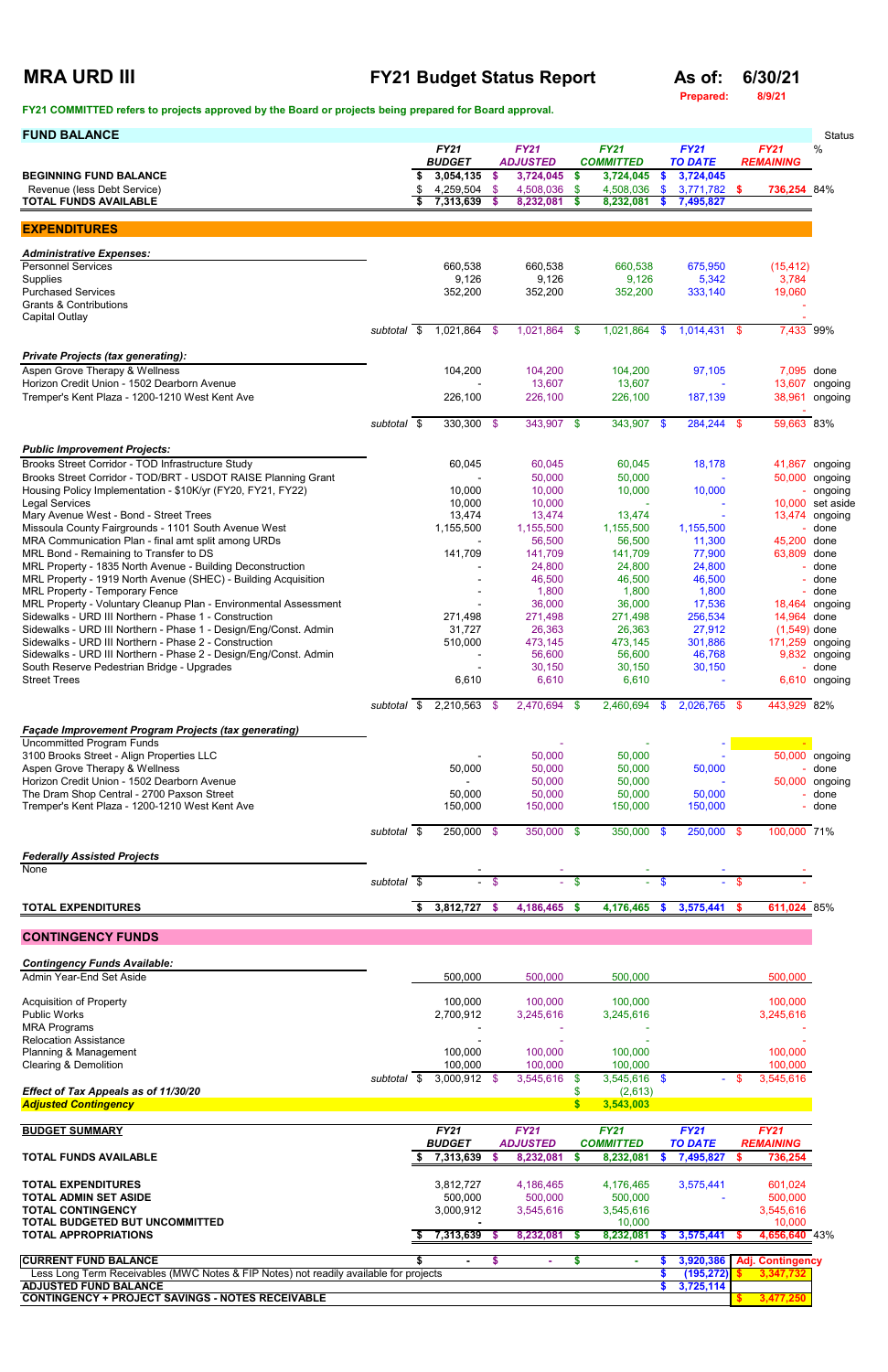## **MRA NORTH RESERVE/SCOTT ST URD FY21 Budget Status Report As of: 6/30/21**

**Prepared:** 

| <b>FUND BALANCE</b>                                                                                           |             |    |                                       |      |                              |    |                               |               |                             |          |                                         |                |
|---------------------------------------------------------------------------------------------------------------|-------------|----|---------------------------------------|------|------------------------------|----|-------------------------------|---------------|-----------------------------|----------|-----------------------------------------|----------------|
|                                                                                                               |             |    | <b>FY21</b>                           |      | <b>FY21</b>                  |    | <b>FY21</b>                   |               | <b>FY21</b>                 |          | <b>FY21</b>                             |                |
| <b>BEGINNING FUND BALANCE</b>                                                                                 |             | \$ | <b>BUDGET</b><br>1,148,357            | \$   | <b>ADJUSTED</b><br>1,141,830 | \$ | <b>COMMITTED</b><br>1,141,830 | \$            | <b>TO DATE</b><br>1,141,830 |          | <b>REMAINING</b>                        | Status         |
| Revenue (less Debt Service)                                                                                   |             | \$ | 7,389,588                             | \$   | 7,398,833                    | \$ | 7,398,833                     | \$            | 7,183,020                   | -S       | 215,813 97%                             |                |
| <b>TOTAL FUNDS AVAILABLE</b>                                                                                  |             |    | 8,537,945                             | s    | 8,540,663                    | \$ | 8,540,663                     |               | 8,324,850                   |          |                                         |                |
| <b>EXPENDITURES</b>                                                                                           |             |    |                                       |      |                              |    |                               |               |                             |          |                                         |                |
|                                                                                                               |             |    |                                       |      |                              |    |                               |               |                             |          |                                         |                |
| <b>Administrative Expenses:</b>                                                                               |             |    |                                       |      |                              |    |                               |               |                             |          |                                         |                |
| Admin - Prof. Services - MRA Communication Plan<br>Transfers to URD III                                       |             |    | 25,000                                |      | 11,300<br>25,000             |    | 11,300<br>25,000              |               | 11,300<br>25,000            |          |                                         | done<br>- done |
|                                                                                                               | subtotal \$ |    | 25,000 \$                             |      | 36.300 \$                    |    | $36,300$ \$                   |               | 36,300 \$                   |          |                                         | $-100%$        |
|                                                                                                               |             |    |                                       |      |                              |    |                               |               |                             |          |                                         |                |
| <b>Private Projects (tax generating):</b><br>\$723,514 Scott Street Village - Phase II & III - Transfer to DS |             |    | 259,047                               |      | 259,047                      |    | 259,047                       |               | 259,047                     |          |                                         | - done         |
| Scott Street Property - Development Plan                                                                      |             |    |                                       |      | 226,160                      |    | 226,160                       |               | 65,252                      |          | 160,908 ongoing                         |                |
|                                                                                                               |             |    |                                       |      |                              |    |                               |               |                             |          |                                         |                |
|                                                                                                               | subtotal \$ |    | 259,047 \$                            |      | 485,207 \$                   |    | 485,207 \$                    |               | $324,299$ \$                |          | 160,908 67%                             |                |
| <b>Public Improvement Projects:</b>                                                                           |             |    |                                       |      |                              |    |                               |               |                             |          |                                         |                |
| Housing Policy Implementation - \$10K (FY20, FY21, FY22)                                                      |             |    | 10,000                                |      | 10,000                       |    | 10,000                        |               | 10,000                      |          |                                         | ongoing        |
| Missoula Cemetery - Strategic Plan<br>Public Works - Maintenance Facility Plan                                |             |    | 12,750                                |      | 12,750                       |    | 12,750                        |               | 12,750                      |          |                                         | done           |
| Scott Street Property - Series 2020AB Bond - Purchase & Fees                                                  |             |    | 28,817<br>6,508,151                   |      | 28,817<br>6.508.151          |    | 28,817<br>6,508,151           |               | 28,817<br>6,508,151         |          |                                         | done<br>done   |
| Scott Street Property - Series 2020AB Bond - COI                                                              |             |    | 63,020                                |      | 63,020                       |    | 63,020                        |               | 63,212                      |          |                                         | $(192)$ done   |
| Scott Street Property - Series 2020AB Bond - Rounding - Transfer to DS                                        |             |    | 1,629                                 |      | 1,629                        |    | 1,629                         |               | 1,437                       |          |                                         | 192 done       |
| Scott Street Property - Feasibility Due Dilligence, Misc                                                      |             |    | 23,800                                |      | 23,800                       |    | 23,800                        |               | 2,027                       |          | 21,773 done                             |                |
| Scott Street Village - Phase 3 Apartments<br>Villagio Housing Project - Otis & Shakespeare                    |             |    | $\overline{\phantom{0}}$<br>1,339,178 |      | 74,469<br>1,339,178          |    | 74,469<br>1,339,178           |               | $\blacksquare$              |          | 1,339,178 ongoing                       | 74,469 ongoing |
|                                                                                                               |             |    |                                       |      |                              |    |                               |               |                             |          |                                         |                |
|                                                                                                               |             |    | subtotal $\frac{1}{2}$ 7,987,345 \$   |      | 8,061,814 \$                 |    | 8,061,814                     |               | 6,626,394                   | - \$     | 1,435,420 82%                           |                |
| <b>Program Projects (tax generating)</b>                                                                      |             |    |                                       |      |                              |    |                               |               |                             |          |                                         |                |
|                                                                                                               |             |    |                                       |      |                              |    |                               |               |                             |          |                                         |                |
|                                                                                                               | subtotal \$ |    |                                       | \$   |                              | \$ |                               |               |                             | \$       |                                         | NA             |
|                                                                                                               |             |    |                                       |      |                              |    |                               |               |                             |          |                                         |                |
| <b>TOTAL EXPENDITURES</b>                                                                                     |             | \$ | 8,271,392                             | s    | 8,583,321                    | \$ | 8,583,321                     |               | 6,986,993                   |          | 1,596,328 81%                           |                |
| <b>CONTINGENCY FUNDS</b>                                                                                      |             |    |                                       |      |                              |    |                               |               |                             |          |                                         |                |
|                                                                                                               |             |    |                                       |      |                              |    |                               |               |                             |          |                                         |                |
| <b>Contingency Funds Available:</b><br><b>Acquisition of Property</b>                                         |             |    |                                       |      |                              |    |                               |               |                             |          |                                         |                |
| <b>Public Works</b>                                                                                           |             |    | 216,553                               |      |                              |    |                               |               |                             |          |                                         |                |
| <b>CRLP/CCP Assistance</b>                                                                                    |             |    |                                       |      |                              |    |                               |               |                             |          |                                         |                |
| <b>Relocation Assistance</b>                                                                                  |             |    | 50.000                                |      |                              |    |                               |               |                             |          |                                         |                |
| Planning & Management<br>Clearing & Demolition                                                                |             |    |                                       |      |                              |    |                               |               |                             |          |                                         |                |
|                                                                                                               | subtotal \$ |    | 266.553 \$                            |      |                              | \$ |                               | $\mathbf{\$}$ |                             | -S       |                                         |                |
| Effect of Tax Appeals as of 11/30/20                                                                          |             |    |                                       |      |                              | \$ |                               |               |                             |          |                                         |                |
| <b>Adjusted Contingency</b>                                                                                   |             |    |                                       |      |                              | \$ | $\blacksquare$                |               |                             |          |                                         |                |
| <b>BUDGET SUMMARY</b>                                                                                         |             |    | <b>FY21</b>                           |      | <b>FY21</b>                  |    | <b>FY21</b>                   |               | <b>FY21</b>                 |          | <b>FY21</b>                             |                |
|                                                                                                               |             |    | <b>BUDGET</b>                         |      | <b>ADJUSTED</b>              |    | <b>COMMITTED</b>              |               | <b>TO DATE</b>              |          | <b>REMAINING</b>                        |                |
| <b>TOTAL FUNDS AVAILABLE</b>                                                                                  |             | S  | 8,537,945                             | \$   | 8,540,663                    | \$ | 8,540,663                     | \$            | 8,324,850                   | \$       | 215,813                                 |                |
| <b>TOTAL EXPENDITURES</b>                                                                                     |             | \$ |                                       |      | 8,271,392 \$ 8,583,321       | \$ | 8,583,321                     | $\mathbf{s}$  | 6,986,993                   | \$       | 1,596,328                               |                |
| <b>TOTAL CONTINGENCY</b>                                                                                      |             |    | 266,553 \$                            |      | ä,                           | \$ |                               |               |                             |          |                                         |                |
| <b>TOTAL BUDGETED BUT UNCOMMITTED</b>                                                                         |             |    |                                       |      |                              | S  |                               |               |                             |          |                                         |                |
| <b>TOTAL APPROPRIATIONS</b>                                                                                   |             | \$ | 8,537,945                             | \$.  | 8,583,321                    | \$ | 8,583,321                     | \$.           | 6,986,993                   | -S       | 1,596,328 81%                           |                |
|                                                                                                               |             |    |                                       |      |                              |    |                               |               |                             |          |                                         |                |
| <b>CURRENT FUND BALANCE</b><br>Less Long Term Receivables (MWC Notes) not readily available for projects      |             | \$ |                                       | - \$ | $(42, 658)$ \$               |    | (42, 658)                     | - \$<br>\$    | (72, 476)                   | <b>S</b> | 1,337,857 Adj. Contingency<br>(72, 476) |                |
| <b>ADJUSTED FUND BALANCE</b>                                                                                  |             |    |                                       |      |                              |    |                               | \$            | 1,265,381                   |          |                                         |                |
| <b>CONTINGENCY + PROJECT SAVINGS - MWC NOTES</b>                                                              |             |    |                                       |      |                              |    |                               |               |                             | s        | (50, 703)                               |                |
|                                                                                                               |             |    |                                       |      |                              |    |                               |               |                             |          |                                         |                |